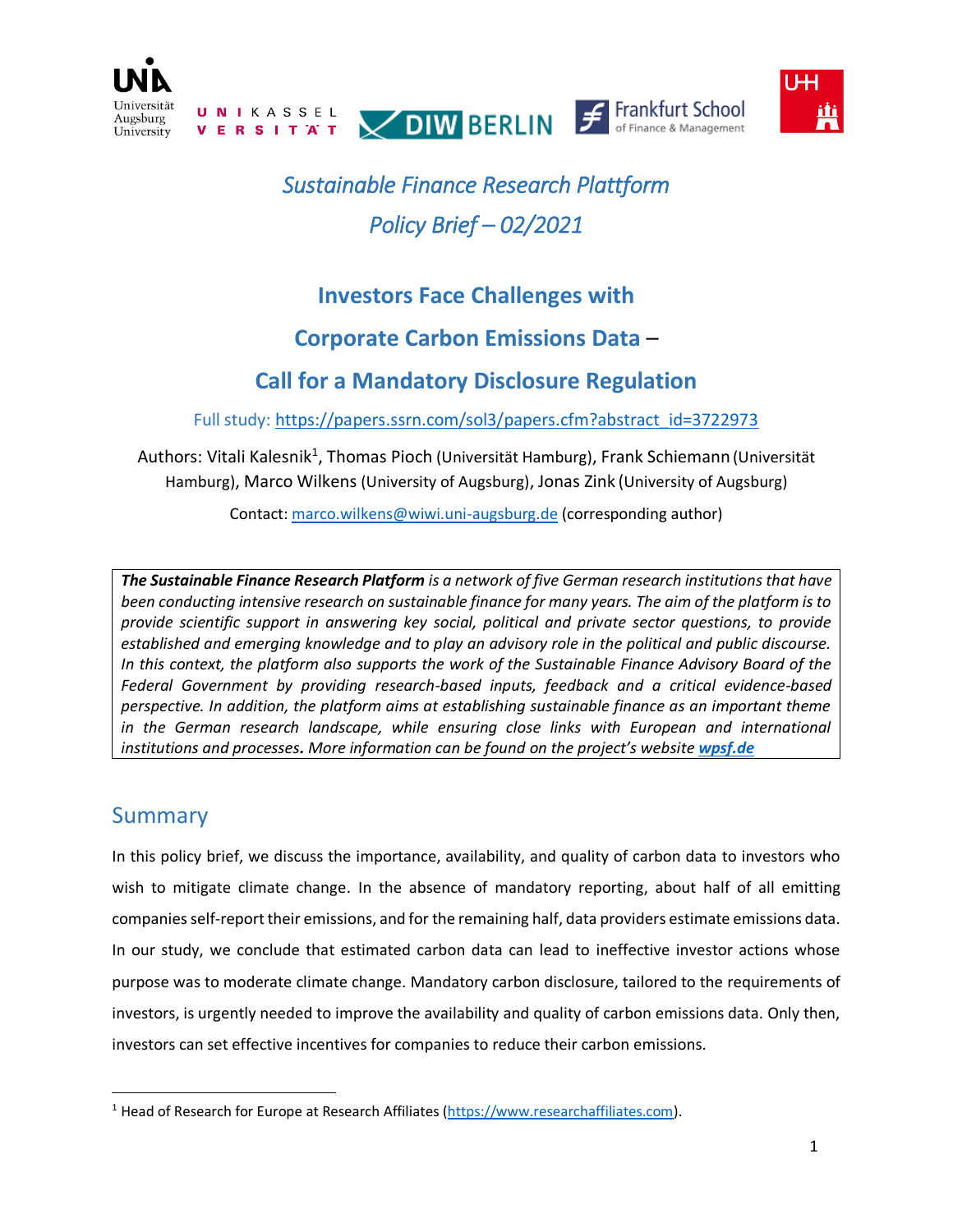







#### 1. Importance of carbon data for investors

Strong evidence exists of increasing global temperature levels caused by the rise in greenhouse gas (GHG) emissions (IPCC (2018)). To reduce global warming, about 200 nations signed the Paris Agreement in an ambitious effort to combat climate change (United Nations (2015)). In this context, capital market participants also play an essential role. For example, investors, representing US\$100 trillion assets under management (AUM), are signatories of the Principles for Responsible Investment (PRI), which aim, among other goals, to tackle climate change issues (PRI (2020)). Furthermore, investors who represent about US\$52 trillion in AUM have joined Climate Action 100+, an initiative more directly focused on coping with climate change (Climate Action 100+ (2020)). Investors employ multiple strategies to help mitigate climate change, such as switching investments from brown to green companies and engaging in activist measures. For this purpose, they need widely available and reliable carbon data to guide their investments.

Beyond the important role of protecting the environment and diminishing climate change, investors need emissions-related information for making comprehensive investment decisions. Specifically, climate change has become an investment risk for investors because carbon emissions are increasingly associated with declining businesses, stranded assets (prematurely depreciated assets), and potential future liabilities. Further, with the rapid move to a low-carbon-emission economy, climate-related information becomes a necessary input for investment models as a means to capture declining business activities as well as green growth opportunities. The efficacy of investor activity to incentivize the real economy to reduce carbon emissions vitally depends on the availability and quality of GHG data.

Only about half of emitting companies disclose their emissions voluntarily, therefore data providers attempt to close the emissions data availability gap by estimating carbon emissions for non-reporting companies. Accordingly, the available carbon emissions data sets of some data providers contain a large fraction of estimated carbon emissions(Busch, Johnson and Pioch (2020)). Many investors view estimated emissions as a satisfactory substitute for company-reported emissions, thus revealing an implicit assumption in the status quo that data providers are successfully closing the data availability gap. Kalesnik, Wilkens and Zink (2020) examine this assumption by analyzing the capacity of both, reported and estimated corporate carbon emissions data, to help mitigate climate change. In addition, they analyze forward-looking information provided by the companies in their study. Forward-looking data are important because to successfully incentivize the real economy to reduce emissions, investment decisions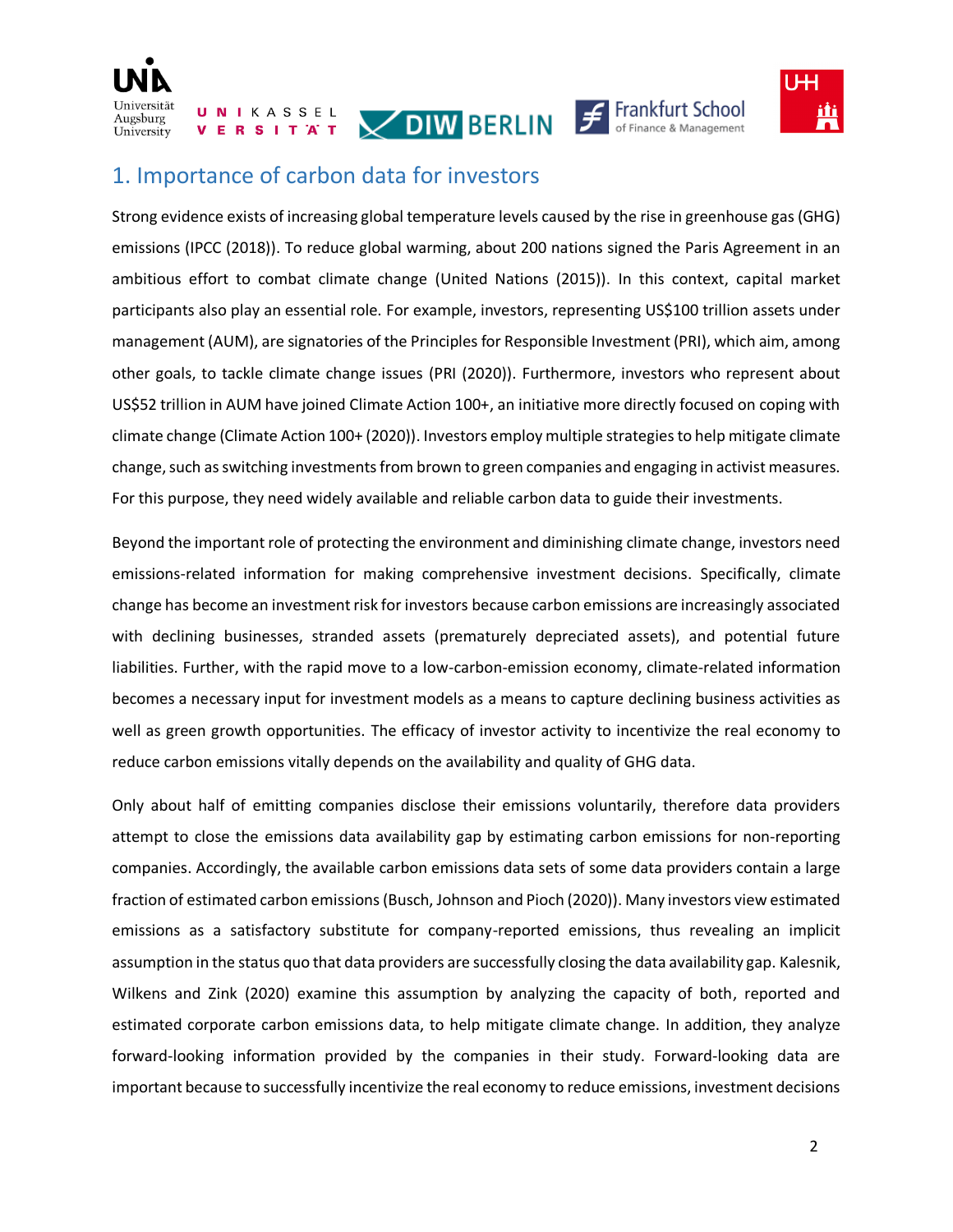

**UNIKASSEL** VERSITAT







should be based on future emission reductions. Such forward-looking disclosures can inform investors about the projected climate-related risks associated with their investments and the future impact of their investments on the environment.

## 2. Framework for carbon data evaluation

Kalesnik, Wilkens and Zink (2020) develop a framework to evaluate the carbon data available to investors. The framework stipulates five criteria for carbon emissions data that are important for investment strategies designed to combat climate change: 1) high data coverage, 2) comparability among companies, 3) consistency across data providers, 4) predictive power of forward-looking information, and 5) accuracy in reflecting true emissions. Kalesnik, Wilkens and Zink (2020) use these criteria to compare the carbon data available to investors from four major carbon data providers. Beyond information on current and historical emissions, companies increasingly disclose information about future (planned) actions to reduce or increase GHG emissions. Data providers attempt to capture this forward-looking information via carbon scores or ratings. Kalesnik, Wilkens and Zink (2020) examine if these forward-looking carbon data are useful in forecasting companies' future changes in carbon emissions. They also evaluate if estimated emissions by data providers accurately reflect true emissions. If investors use carbon data that lack accuracy, then investment strategies based thereon might be ineffective or even counterproductive, for instance, by misidentifying brown companies as green companies, and vice versa.

## 3. Currently available carbon-data quality insufficient for investors

Three major concerns about the quality of self-reported GHG data by the companies exist. The first is that because investor-friendly reporting is voluntary in most countries, data availability is limited and introduces a potential self-reporting bias. Second, the huge variety of carbon-emission measurement methods and carbon disclosure recommendations and standards inhibits comparability of GHG emissions between companies and poses the threat of companies' greenwashing their activities (i.e., companies report in the way that makes them look best). Third, reported data are not perfectly consistent across data providers. The last concern is also supported in the literature (Busch, Johnson and Pioch (2020)). Despite these drawbacks, the reported data are the best quality information currently available.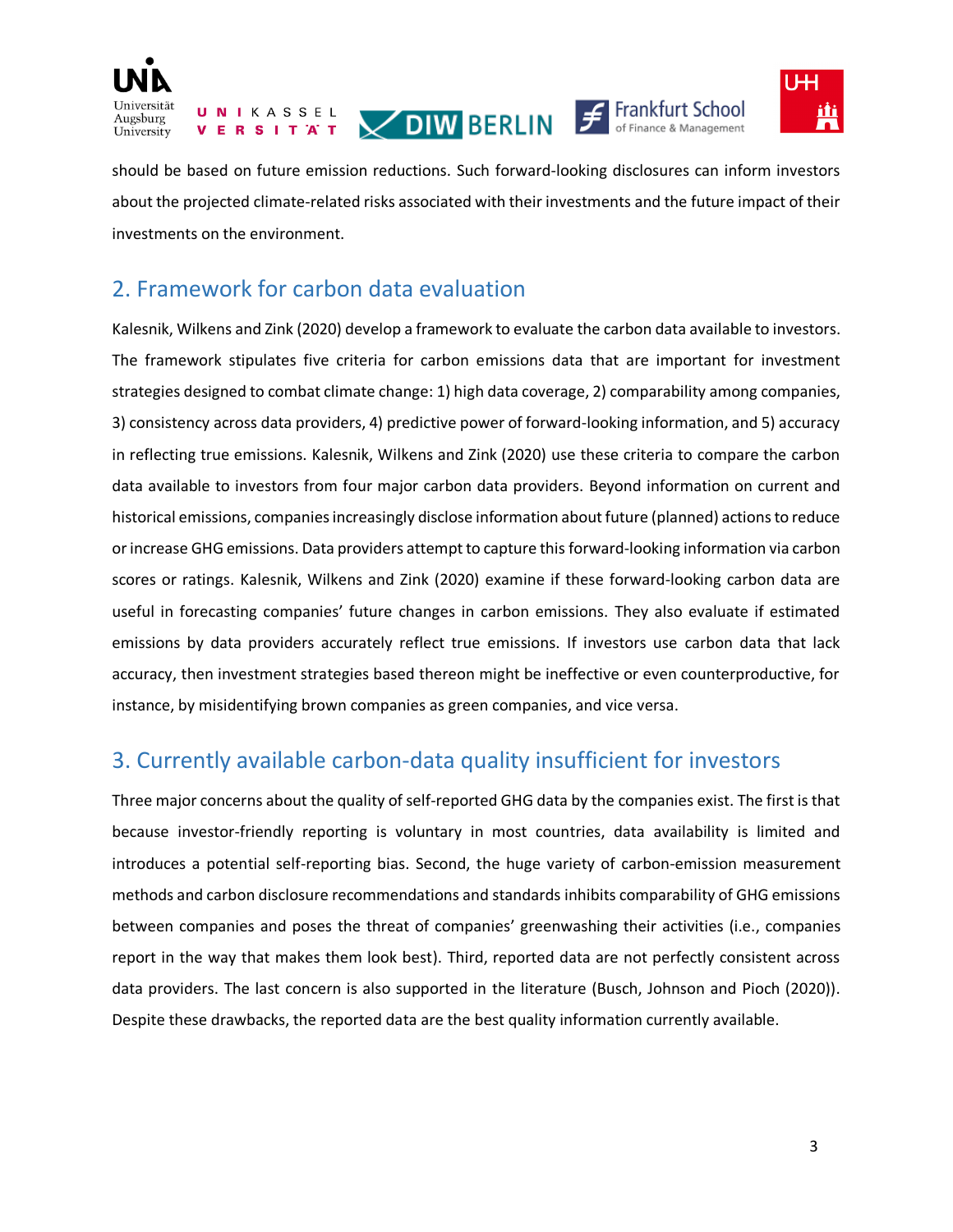

UNIKASSEL VERSITAT VOIWBERLIN F Frankfurt School



In addition to historical emissions, Kalesnik, Wilkens and Zink (2020) also analyze data provider–specific carbon ratings and scores, which claim to capture forward-looking information disclosed by companies. To be valuable to investors, these carbon ratings and scores should be able to explain future changes in emissions, but the authors find they have no predictive power.

Finally, Kalesnik, Wilkens and Zink (2020) analyze the accuracy of the estimated carbon data. Conservative estimates suggest that investors are at least 2.4 times less likely to identify the worst 5% of emitters when using estimated carbon emissions data as compared to using reported data. Furthermore, Kalesnik, Wilkens and Zink (2020) show that estimated emissions data are based mainly on industry and size information. Thus, using estimated data may not accurately identify the green companiesin brown sectors and impede a thorough evaluation of firms by investors. The study uncovers the misconception that estimated emissions can be equally as useful to investors as are reported emissions. The authors do not interpret these findings as an indicator for data providers doing sloppy estimation work. Instead, likely due to information asymmetry, these estimates are the best estimates data providers can make.

## 4. Investor-friendly reporting of carbon data urgently needed

The findings of Kalesnik, Wilkens and Zink (2020) suggest that the status quo, in which investor-friendly carbon reporting is often voluntary and data providers estimate the missing data, is inadequate for investors' needs. This reporting inadequacy significantly reduces the impact of investors' actions towards mitigating climate change. The environment is a public good, and the minimum standard should be knowledge of who is polluting it and to what extent.

To date, several mandatory carbon-data disclosure regulations have been introduced. On the international level, the EU ETS requires mandatory audited disclosure of emissions as part of the EU Emissions Trading Scheme (European Commission (2016)). On the country level, the US GHGRP also requires mandatory facility-level disclosures (US EPA (2013)), and on the regional level, similar disclosure requirements exist, such as the California cap-and-trade system (California Air Resources Board (2015)). These carbon disclosure requirements focus on direct carbon emissions at the facility level. A facilitylevel focus is not necessarily useful for investors, because it applies only to direct carbon emissions, and the attribution of facility-level emissions to a specific company creates a barrier for understanding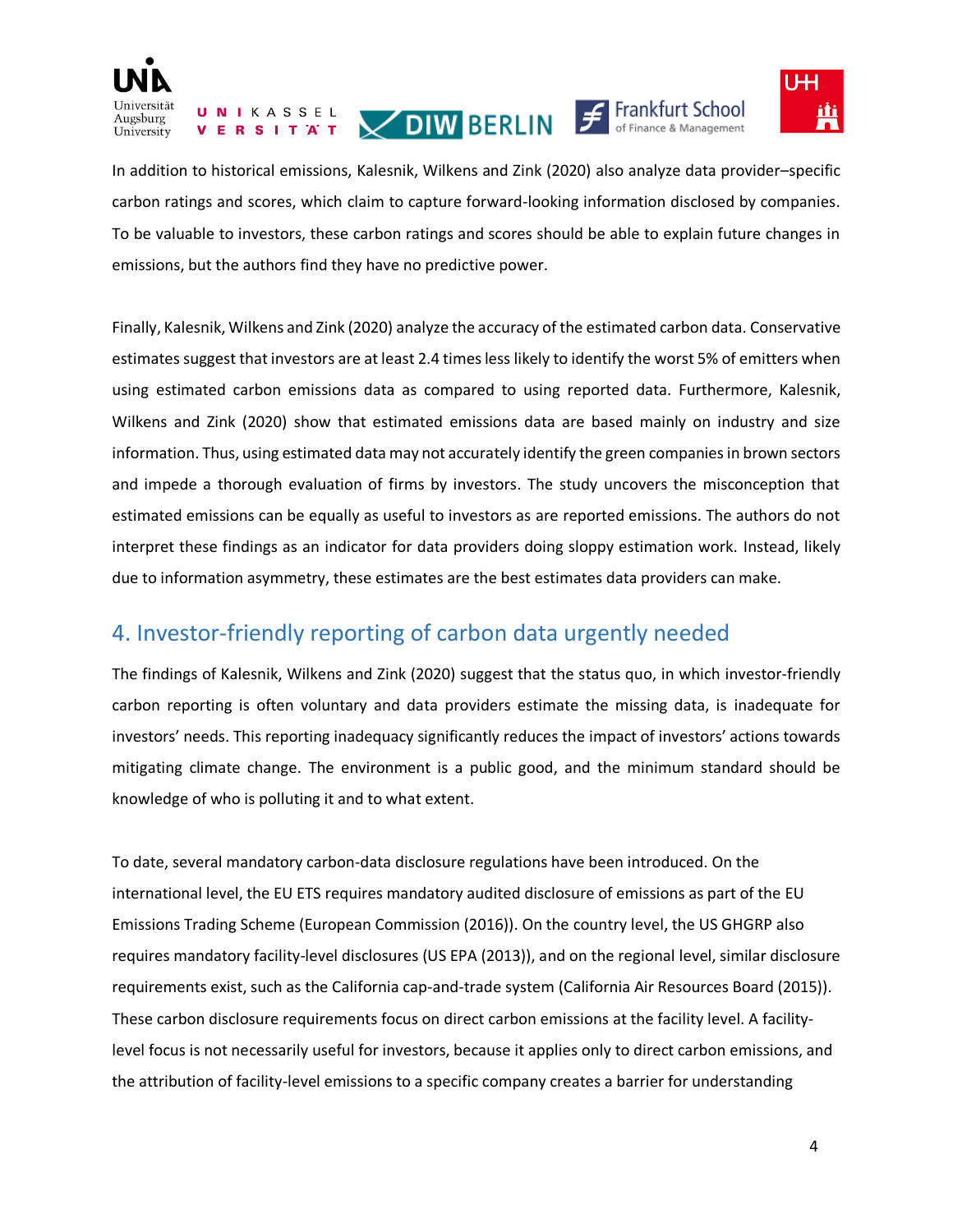

UNIKASSEL **VERSITAT** 







company-level carbon performance. These reporting regulations are also limited because they address only facilities in the geographic area to which the regulation applies. For example, EU firms are only required to report direct carbon emissions under the EU ETS for their facilities within the EU and above a certain threshold of annual emissions.

Other disclosure requirements, typically introduced at the national level, address carbon emissions (and in some cases, additional climate-related information) on the company level. In Canada, the COVID-relief package requires large companies that received emergency loans to publish climate-related information consistent with TCFD requirements (Government of Canada (2020)). The Grenell II Act in France includes the planned introduction of a mandatory labeling system, showing a product's life-cycle carbon emissions (IEA (2019)). Also, The Companies Act 2006 in the United Kingdom was amended to add disclosure requirements beginning in 2013 for direct and indirect carbon emissions on the company level (UK Companies Act (2013)). These examples of disclosure regulation show a general tendency towards the introduction of disclosure systems for climate-related information. Many of the implemented regulations, however, lack comparability and are often not tailored to the needs of investors.

We are thus advocating for more **mandatory and investor-focused disclosure regulation** for corporate carbon data in order to increase carbon data availability. In particular, we are calling for the three following provisions:

- I. A strong focus on international harmonization of existing disclosure regulations to increase comparability of emissions information. For instance, the GHG Protocol (WBCSD and WRI (2015)) provides a consistent and reliable framework for the accounting and reporting of GHG emissions and is recommended by the Task Force on climate-related Financial Disclosures (TCFD).
- II. The inclusion of all three scopes of emissions and the inclusion of forward-looking disclosures (e.g., about planned and ongoing emission-reducing investment projects).
- III. The audit of carbon emissions data to avoid greenwashing and to ensure accuracy.

Supporting our claims, research has shown that the introduction of a mandatory climate reporting scheme (e.g., the Greenhouse Gas Reporting Program (GHGRP) in the US) motivates firms to improve their carbon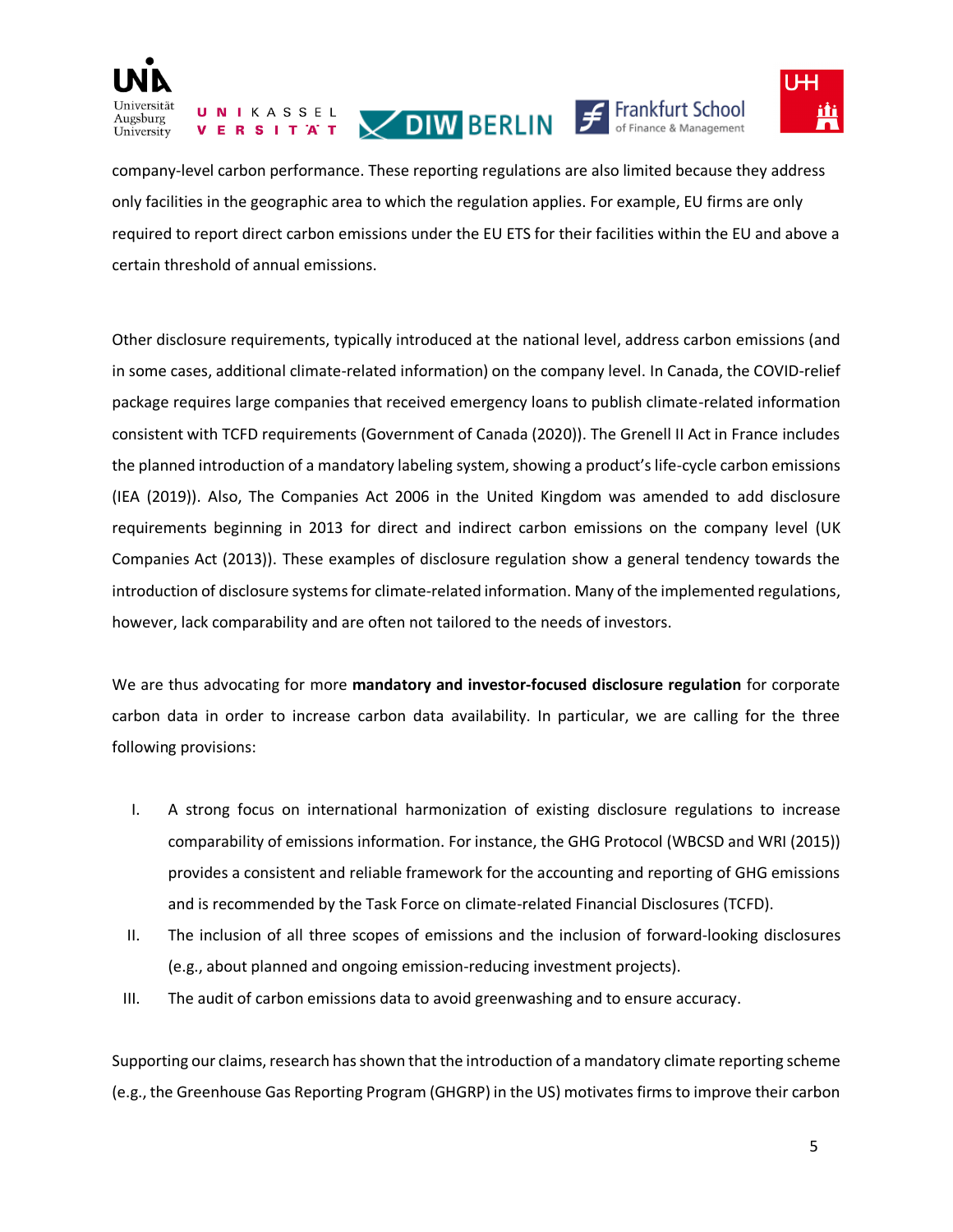

UNIKASSEL







performance (Bauckloh et al. (2020)). Furthermore, empirical evidence supports the notion that mandatory disclosure standards motivate reductions in corporate carbon emissions (for a more detailed discussion see (Wissenschaftsplattform Sustainable Finance and BMBF-Projekt CRed (2019)).

## 5. Conclusion

The adoption of mandatory reporting requirements that focus on data relevant to capital investment is urgently needed. Data tailored to the requirements of investors can help better inform capital markets about climate-related risks and to facilitate the shift towards greener investments. Mandatory disclosure standards are an important (but not the only) step towards achieving the goals of the Paris Agreement. Until carbon reporting becomes mandatory, investors should encourage companies to voluntarily report their emissions. One way of creating an additional incentive for non-reporting companies to start disclosing their carbon emissions is to utilize the precautionary principle. This principle was adopted in the 1992 Rio Declaration (United Nations (1992)). Applied to companies' carbon performance, the precautionary principle means that the worst possible outcome is always assumed if reliable data are missing. This approach can only complement existing carbon-emission disclosure practices, however, in the absence of mandatory disclosure regulation.

**The Sustainable Finance Research Platform is supported by:**

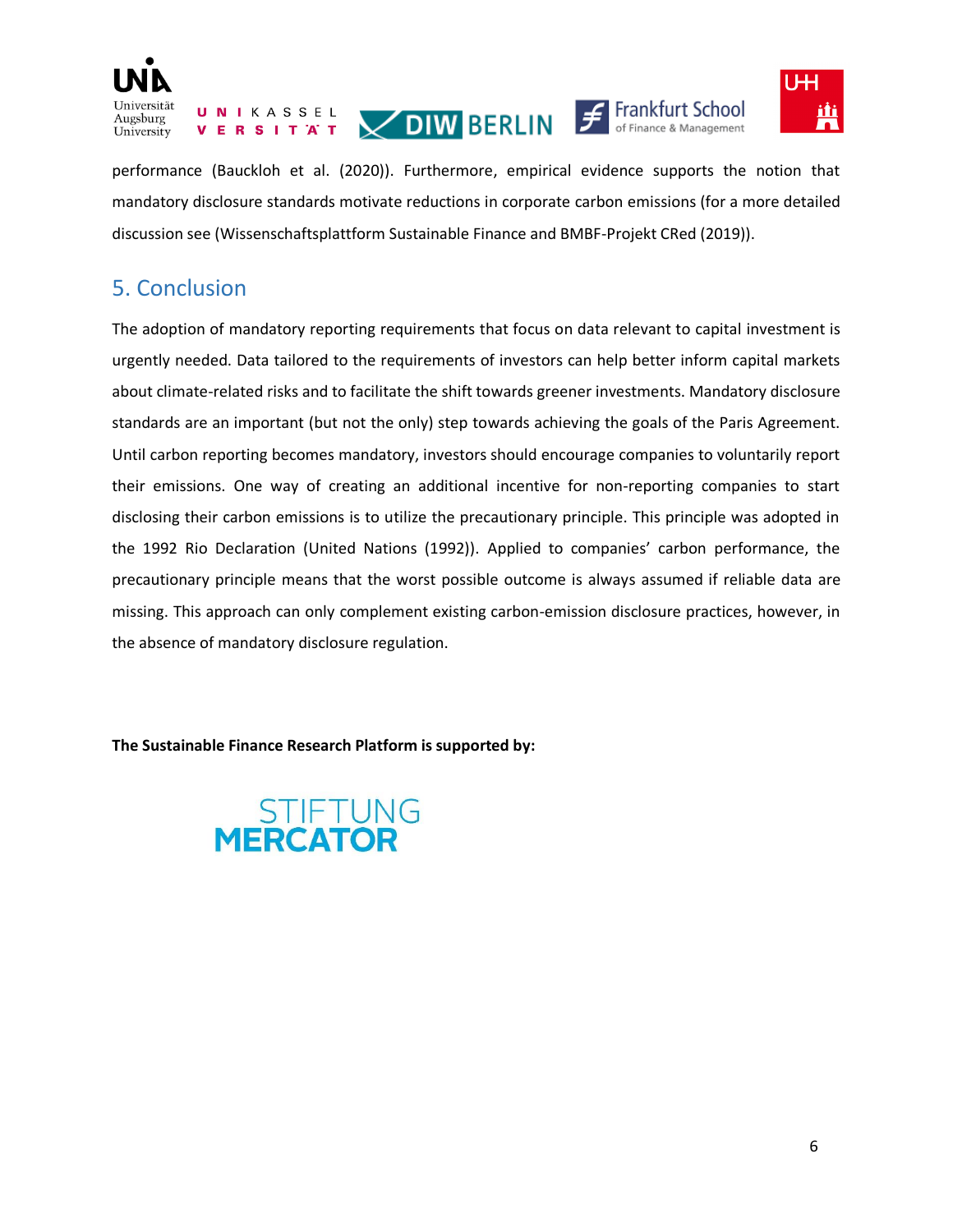

**UNIKASSEL** VERSITAT







#### References

Bauckloh, T.; Klein, C.; Pioch, T.; Schiemann, F. (2020): Under Pressure: The Link between Mandatory Climate Reporting and Firms' Carbon Performance. *Working Paper*.

Busch, T.; Johnson, M.; Pioch, T. (2020): Corporate carbon performance data: Quo vadis? *Journal of Industrial Ecology*. DOI: 10.1111/jiec.13008.

California Air Resources Board (2015): ARB Emissions Trading Program. https://ww2.arb.ca.gov/sites/default/files/classic//cc/capandtrade/guidance/cap\_trade\_overview.p df.

Climate Action 100+ (2020): 2020 Progress Report. https://www.climateaction100.org/wpcontent/uploads/2020/12/CA100-Progress-Report.pdf.

European Commission (2016): The EU Emissions Trading System (EU ETS). https://ec.europa.eu/clima/sites/clima/files/factsheet\_ets\_en.pdf.

Government of Canada (2020): Canada's COVID-19 Economic Response Plan. https://www.canada.ca/en/department-finance/economic-response-plan.html.

IEA (2019): National commitment to the environment - Grenelle 2. https://www.iea.org/policies/408-national-commitment-to-the-environment-grenelle-2.

IPCC (2018): Summary for Policymakers. Global Warming of 1.5°C. An IPCC Special Report on the impacts of global warming of 1.5°C above pre-industrial levels and related global greenhouse gas emission pathways, in the context of strengthening the global response to the threat of climate change, sustainable development, and efforts to eradicate poverty. https://www.ipcc.ch/site/assets/uploads/sites/2/2019/05/SR15\_SPM\_version\_report\_LR.pdf.

Kalesnik, V.; Wilkens, M.; Zink, J. (2020): Green Data or Greenwashing? Do Corporate Carbon Emissions Data Enable Investors to Mitigate Climate Change? https://papers.ssrn.com/sol3/papers.cfm?abstract\_id=3722973.

PRI (2020): PRI Brochure. https://www.unpri.org/download?ac=10948.

UK Companies Act (2013): 2013 No. 1970. https://www.legislation.gov.uk/uksi/2013/1970/contents/made.

United Nations (1992): A/CONF.151/26 (Vol. I) Report of the United Nations conference on environment and development. https://www.un.org/en/development/desa/population/migration/generalassembly/docs/globalcom pact/A\_CONF.151\_26\_Vol.I\_Declaration.pdf.

United Nations (2015): FCCC/CP/2015/L.9/ Rev.1 Adoption of the Paris Agreement. https://unfccc.int/files/meetings/paris\_nov\_2015/application/pdf/paris\_agreement\_english\_.pdf.

US EPA (2013): Fact Sheet: Greenhouse Gases Reporting Program Implementation. https://www.epa.gov/sites/production/files/2014-09/documents/ghgfactsheet.pdf.